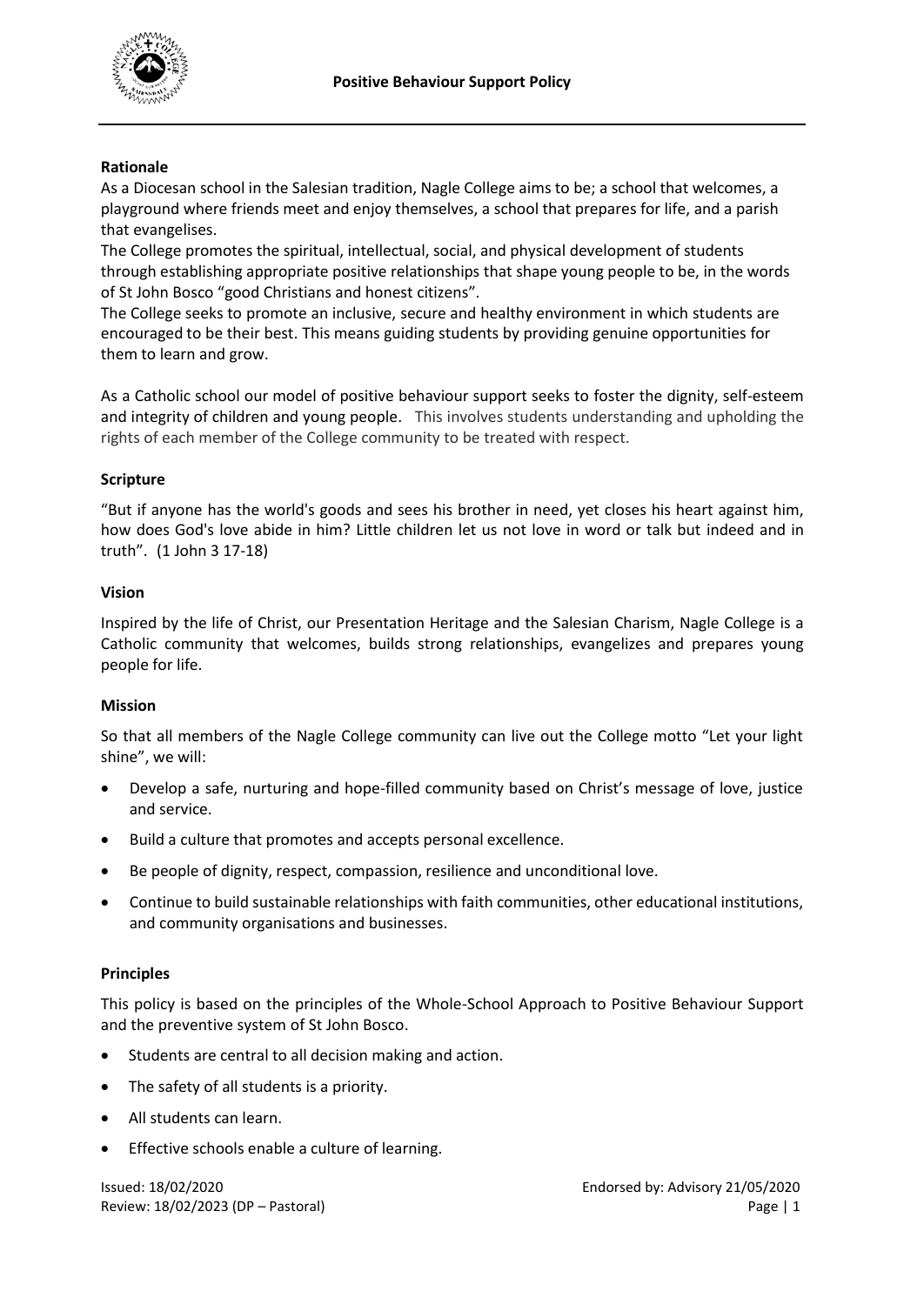- Expert teachers are critical to student learning success.
- Learning and teaching is inclusive of all.
- Teaching support matches the needs and talents of the student.
- Effective teaching practices are research-based.
- Inclusive schools actively engage and work in partnership with the wider community.
- Consequences should be known, measured, sequential, relevant, consistent and fair. Corporal punishment is not permitted under any circumstances.
- Individuals are entitled to natural justice in all dealings.
- School staff work in partnership with parents and guardians.

# **Student Code of Conduct**

Students are enrolled into Nagle College, on the understanding that they are prepared to become familiar with, accept and act in accordance with all College expectations including the School- Wide Expectations of Respect, Responsibility and Excellence.

Students should display respect and courtesy towards all members of the Nagle College Community. Courtesy is expressed in the personal presentation of the students, the way students address each other, staff members, visitors, and the way they maintain the College grounds, buildings, furnishings and environment. Any form of violence against another person will not be tolerated.

Students are expected to:

- Behave in a manner that enables all members of the College community to feel safe and respected;
- Respect the right of every individual to learn;
- Participate in and support the Religious Education and Liturgical program of the College;
- Co-operate with all College policies and procedures;
- Comply with all reasonable instructions from staff members;
- Complete all schoolwork tasks to the best of their ability;
- Participate in College events:
- Attend school regularly:
- Be punctual to school and all classes;
- As a representative of the College, behave in a manner which brings credit to themselves and the College community. This includes school bus travel, excursions and camps;
- Comply with all College expectations regarding uniform and appearance;
- Abstain from all dangerous, threatening or illegal/illicit activities including the possession and/ or use of tobacco, alcohol, illegal drugs and weapons.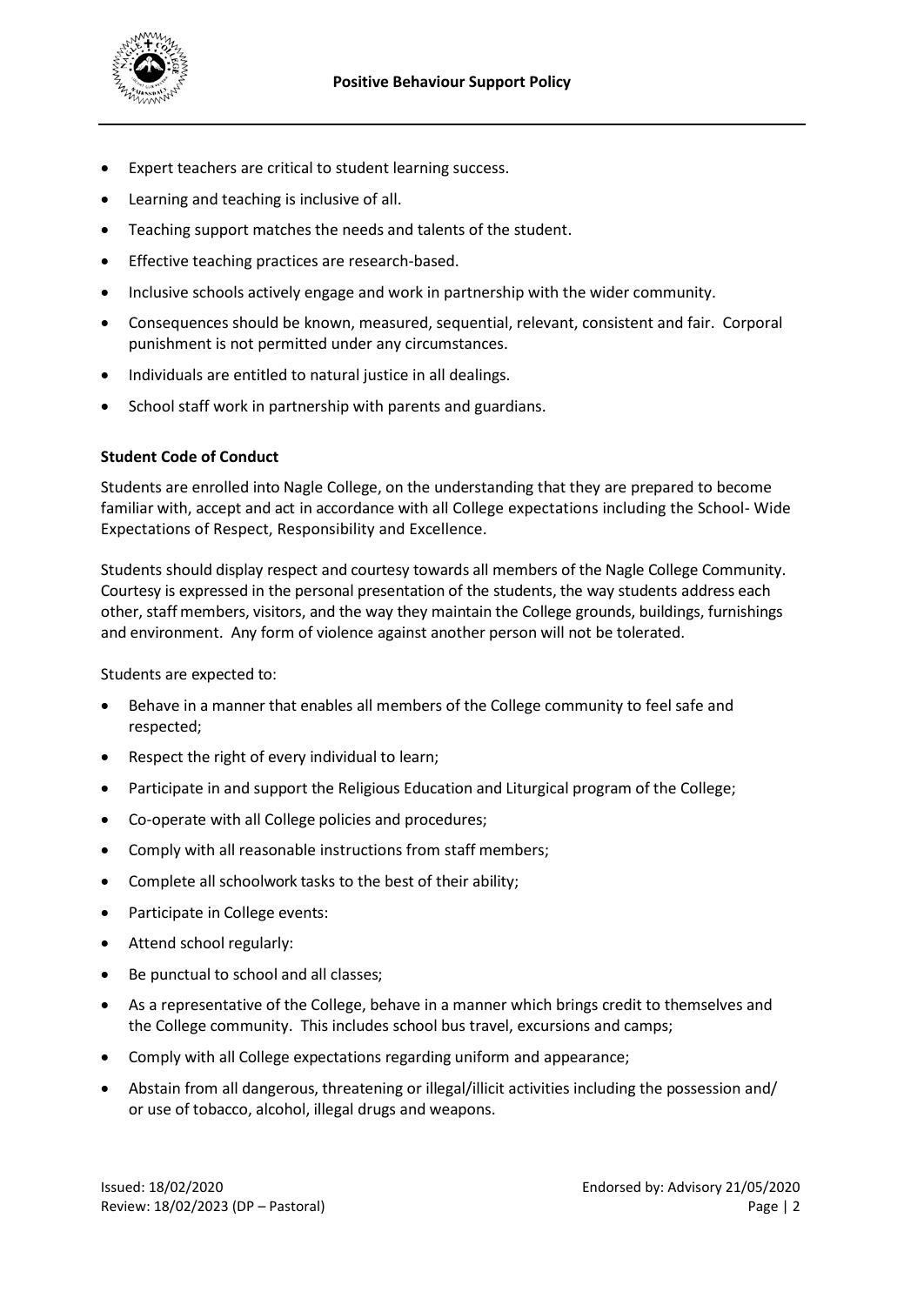

# **Positive Behaviour Model (Overview)**

Our model of positive behaviour support is designed to clearly articulate positive behaviour expectations and put in place a series of supports and uses a series of pro-active staged interventions which aim to assist students meet expectations.

These interventions are put in place by the classroom teacher and where necessary a Student Support Group facilitated by the relevant School Coordinators. The Student Support Group is tailored to meet the needs of the individual student and can consist of staff including classroom teacher/s, Deputy Principal Pastoral, Learning Pathways Advisor, SEED Coordinator, Indigenous Education Coordinator, counsellors and external support agencies. The students' parents/guardians may also be included in this group.

The process has 3 separate levels of intevention based on the CECV Intervention Framework. They are referred to as Tiers.

**Tier 1** is the universal level and applies to all students.

**Tier 2** is the targeted intervention stage and will apply to some students who are not positively engaging in their learning programs.

**Tier 3** is the intensive intervention stage and applies to a few students who despite the classroom teachers interventions are continuing to not meet expectations. This level is facilitated by the School Coordinators and Deputy Principal Pastoral.

If a student does not follow the College expectations this will be recorded on the College learning management system known as Simon.

#### **Restrictive Interventions**

Every effort should be made to prevent the need for the use of restraint or seclusion. It is important to remember that prevention is the best strategy.

Restraint and seclusion must not be used except in an emergency that satisfies the following three conditions:

- 1. The student's behaviour poses an imminent threat of physical harm or danger (to themselves or others).
- 2. The action is reasonable in the circumstances.
- 3. There is no less restrictive means of responding in the circumstances.

Unless the three conditions above are satisfied, restraint/seclusion should not be used:

- to respond to a class/school disruption
- to maintain good order
- as a response to:
	- o a student's refusal to comply
	- o verbal threats from a student
	- o a student leaving the classroom/school without permission
	- $\circ$  property destruction caused by a student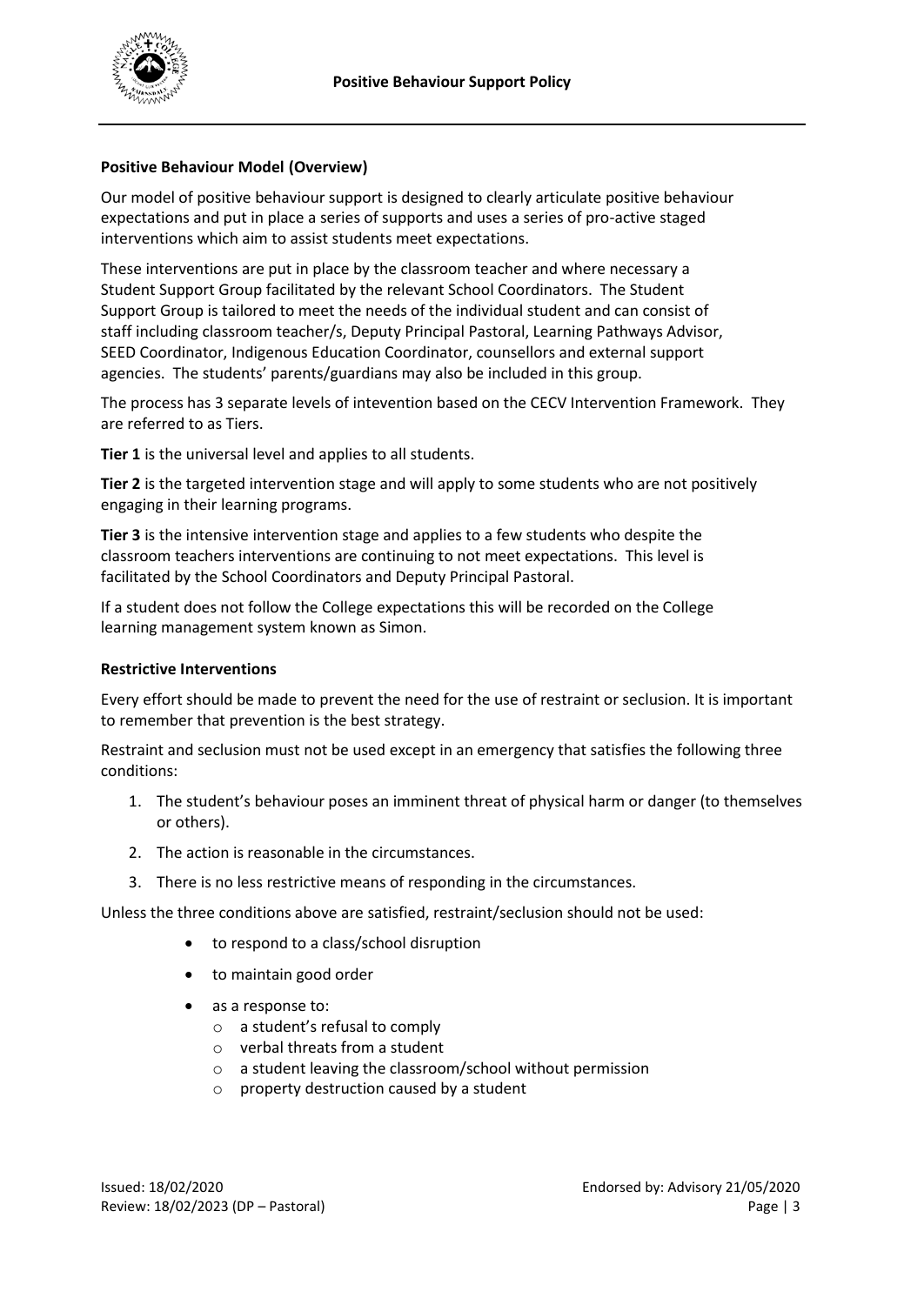

### **Consequences:**

Teachers should employ a range of strategies when interacting with students including:

- Establishing and communicating clear classroom expectations.
- Using positive reinforcements.
- Providing rule reminders including consequences of continued behaviour.
- Communicating with parents/guardians.
- Organising learning support.
- Re-locating student to another staff members classroom.
- Establishing a seating plan.
- Reviewing lessons to ensure that they are appropriate for student engagement and ability.
- Utilising restorative practices.
- Providing reflection sheets for students to complete as appropriate.
- Consulting with colleagues as appropriate e.g. learning team members, pastoral teachers, subject learning leaders, school coordinators, welfare staff and Deputy Principal Pastoral.
- Making themselves aware of any special learning needs or Support Plans that are relevant to the student.
- Developing specific student support plans.
- Documenting behavioral incidents on the approved College Learning Management System Simon.

Other consequences that may be applied by School Coordinators and the Deputy Principal Pastoral include:

- Formal lunchtime learning support.
- Formal afterschool learning support.
- Development of specific student support plans.
- In school withdrawal.

# **Suspension**

In cases where a serious breach of College expectations has occurred, or other disciplinary measures have not produced a satisfactory outcome and an appropriate process has been followed a student may be suspended from the College.

Where this is the case the suspension will be for the shortest time necessary given the situation. The College will notify the student's parents/guardians of the suspension as soon as possible. This will be communicated via telephone in the first instance and followed up in writing. A copy of the letter of suspension will be placed on the student's Simon Profile.

The Principal will notify the Catholic Education Office, Diocese of Sale.